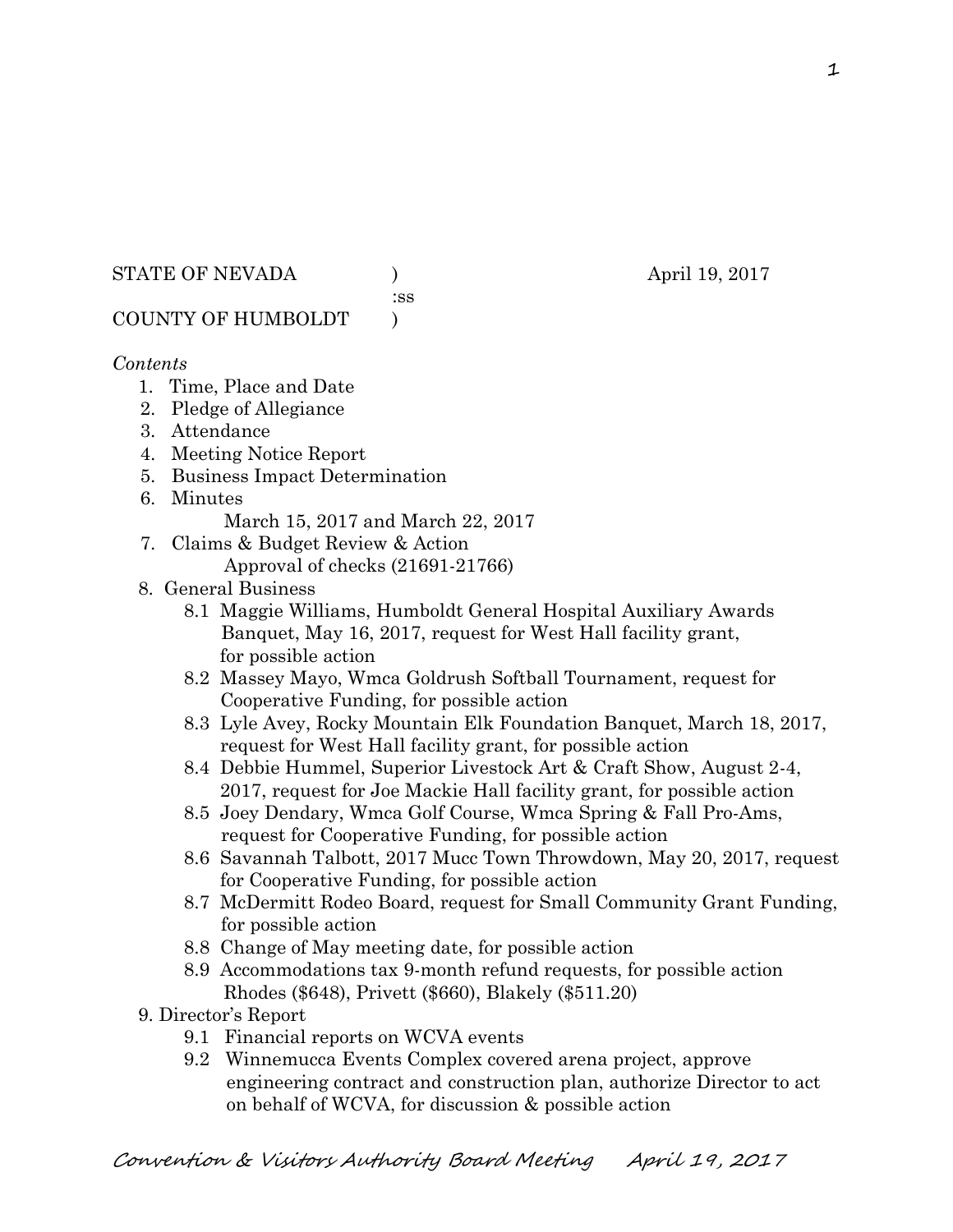- 9.3 Update on conversion of WCVA agenda and backup materials to electronic format, for discussion
- 9.4 Disposition of old Joe Mackie Hall chairs, for possible action
- 9.5 Purchase of horseshoe pitching courts, for possible action
- 10. Board Secretary & Counsel Report
	- 10.1 Review Secretary & Counsel's monthly report, for discussion
	- 10.2 Chamber of Commerce report, for discussion
	- 10.3 Update on delinquencies, for discussion, possible request for authorization of disclosure of confidential information of one or more licensees & possible action
	- 10.4 Possible update on Intersection Beautification, Winnemucca Recreation project, Winnemucca Arts Center & Visitor Center, Events Complex riding arena, for discussion & possible action
	- 11. Board Administrator
		- 11.1 March Financial reports
		- 11.2 Room tax audit report
		- 11.3 Tentative board meeting for acceptance of audit report, for possible action
	- 12. Other Reports
	- 13. Next Meeting Date
	- 14. Adjournment

# **MINUTES, APRIL 19, 2017**

**1. Time, Place and Date.** The Winnemucca Convention and Visitors Authority met in regular session in full conformity with the law at the Winnemucca Convention Center, West Hall, Winnemucca, Nevada at 4:00 pm on Wednesday, April 19, 2017 with Chairman Terry Boyle presiding.

# **2. Pledge of Allegiance.**

**3. Attendance.** *Convention and Visitors Authority Board Officials Present:*  Terry Boyle Chairman and Motel Representative Herb Ross Vice Chairman and Hotel Representative Jim Billingsley Treasurer and City Representative John Arant Business Representative Ron Cerri County Representative Bill Macdonald Secretary and Counsel Kendall Swensen Board Administrator

*Convention and Visitors Authority Board Officials Absent:*  None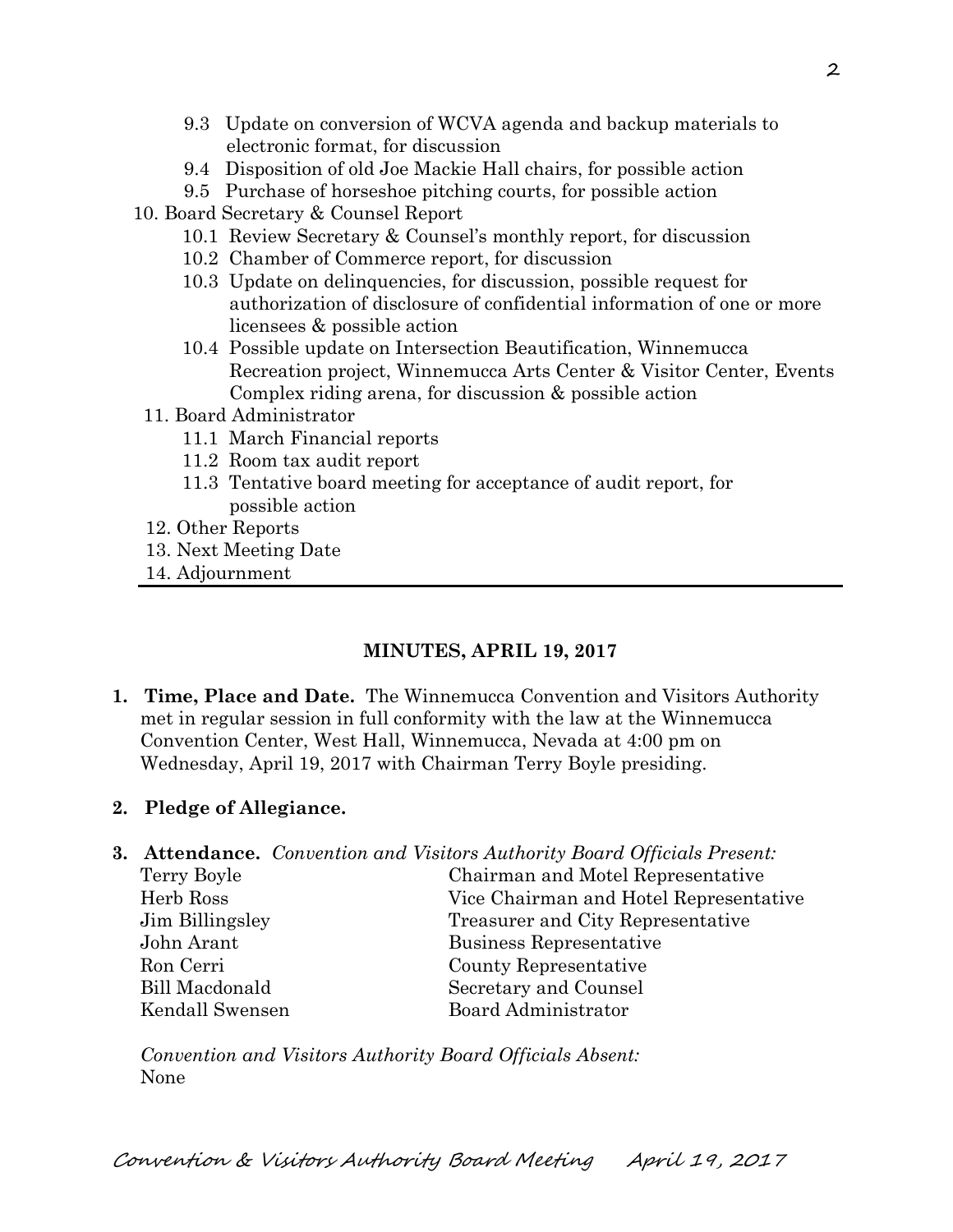*Staff Members Present:*  Kim Petersen Director Shelly Noble Administrative Clerk

*Staff Members Absent:*  None

| <i><b>Others Present:</b></i> |                                     |  |
|-------------------------------|-------------------------------------|--|
| Maggie Williams               | Humb Hospital Auxiliary             |  |
| Susan Harrer                  | Humb Hospital Auxiliary             |  |
| Joey Dendary                  | Wmca Golf Court                     |  |
| Mike Sheppard                 | Michael Clay Corp.                  |  |
| Kent Maher                    | Ag District #3                      |  |
| Debbie Hummel                 | Superior Livestock Art & Craft Show |  |
| Jace Edwards                  | Nomadic Broadcasting                |  |
| Wolfgang Velasco              | Nomadic Broadcasting                |  |
| Jill Stepper                  | <b>Full Focus Crossfit</b>          |  |

### **4. Meeting Notice Report.**

Chairman Boyle reported that notice, including meeting agenda, was posted by Shelly Noble by 9:00 am Friday, April 14, 2017 at Humboldt County Library, Court House, Post Office, City Hall and Convention Center West Hall. No persons have requested mailed notice during the past six months.

**5. Business Impact Determination.** After review of the April 19, 2017 agenda, and report by Counsel that he saw nothing in the Agenda requiring a business economic impact study or statement, *Jim Billingsley made a motion that no proposed agenda item is likely to impose a direct and significant economic burden on a business or directly restrict formation, operation, or expansion of a business. The motion carried, 3-0.* Ron Cerri and John Arant were not present for this vote.

#### **6. Minutes.**

Prior meeting minutes of March 15, 2017.

*John Arant made a motion to accept the minutes of the March 15, 2017 meeting. Motion carried, 4-0.* Terry Boyle abstained because he was not present at that meeting.

Prior meeting minutes of March 22, 2017.

 *Jim Billingsley made a motion to accept the minutes of the March 22, 2017 meeting. Motion carried, 3-0.* Ron Cerri and John Arant were not present for this vote.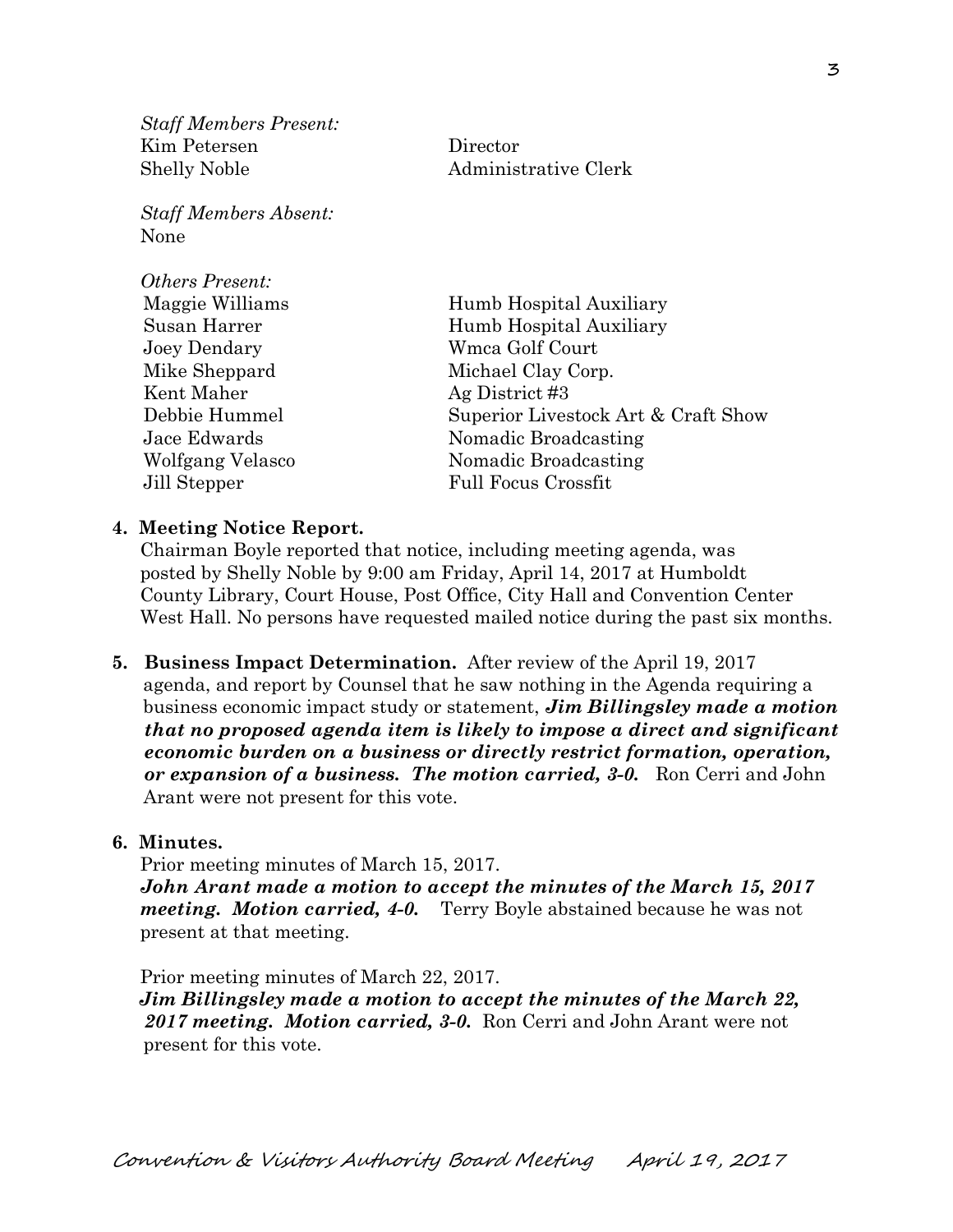**7. Claims.** The following claims were submitted for payment and approved on April 19, 2017:

| <b>BANK ACCOUNT</b> | <b>CHECK NUMBERS</b> | AMOUNT       |
|---------------------|----------------------|--------------|
| Nevada State Bank   | 21691-21766          | \$206,996.11 |

*Jim Billingsley made a motion to approve all claims as submitted. The motion carried, 3-0.* Ron Cerri and John Arant were not present for this vote.

### **8. General Business.**

## **8.1 Maggie Williams, Humboldt General Hospital Auxiliary Awards Banquet, May 16, 2017, request for West Hall facility grant, for possible action**

Maggie and Susan are here today to make the request for the facility for their annual awards banquet which recognizes the hard work of their volunteers throughout the year. The request is for 2 rooms in the West Hall (\$240) and the kitchen (\$150). *Herb Ross made a motion to approve a \$390 facility grant for the Humboldt General Hospital Auxiliary Awards Banquet, May 16, 2017. Motion carried, 3-0.* HGH Auxiliary is responsible for any other customary Convention Center charges. Ron Cerri and John Arant were not present for this vote.

## **8.2 Massey Mayo, Wmca Goldrush Softball Tournament, request for Cooperative Funding, for possible action**

There was no representative present to make this request. No action taken.

**8.3 Lyle Avey, Rocky Mountain Elk Foundation Banquet, March 18, 2017, request for West Hall facility grant, for possible action**  Mr. Avey was not present at this meeting. However, *Jim Billingsley made a motion to approve a West Hall facility grant (\$600) for the Rocky Mountain Elk Foundation Banquet that was held March 18, 2017. Motion carried, 3-0.* Ron Cerri and John Arant were not present for this vote.

**8.4 Debbie Hummel, Superior Livestock Art & Craft Show, August 2- 4, 2017, request for Joe Mackie Hall facility grant, for possible action**  Debbie has coordinated this show for the past few years on the Main Floor, Joe Mackie Hall. It is a nice addition to the Superior Livestock Auction and gives locals, as well as those attending the auction, a chance to purchase a variety of art and gift items. The board has supported her with this show in the past. *Jim Billingsley made a motion to approve a \$1,800 Joe Mackie Hall facility grant (3 days @ \$600) for the Superior Livestock Art & Craft Show, August 2-4, 2017. Motion carried, 3-0.* Mrs. Hummel is responsible for any other customary Convention Center charges. Ron Cerri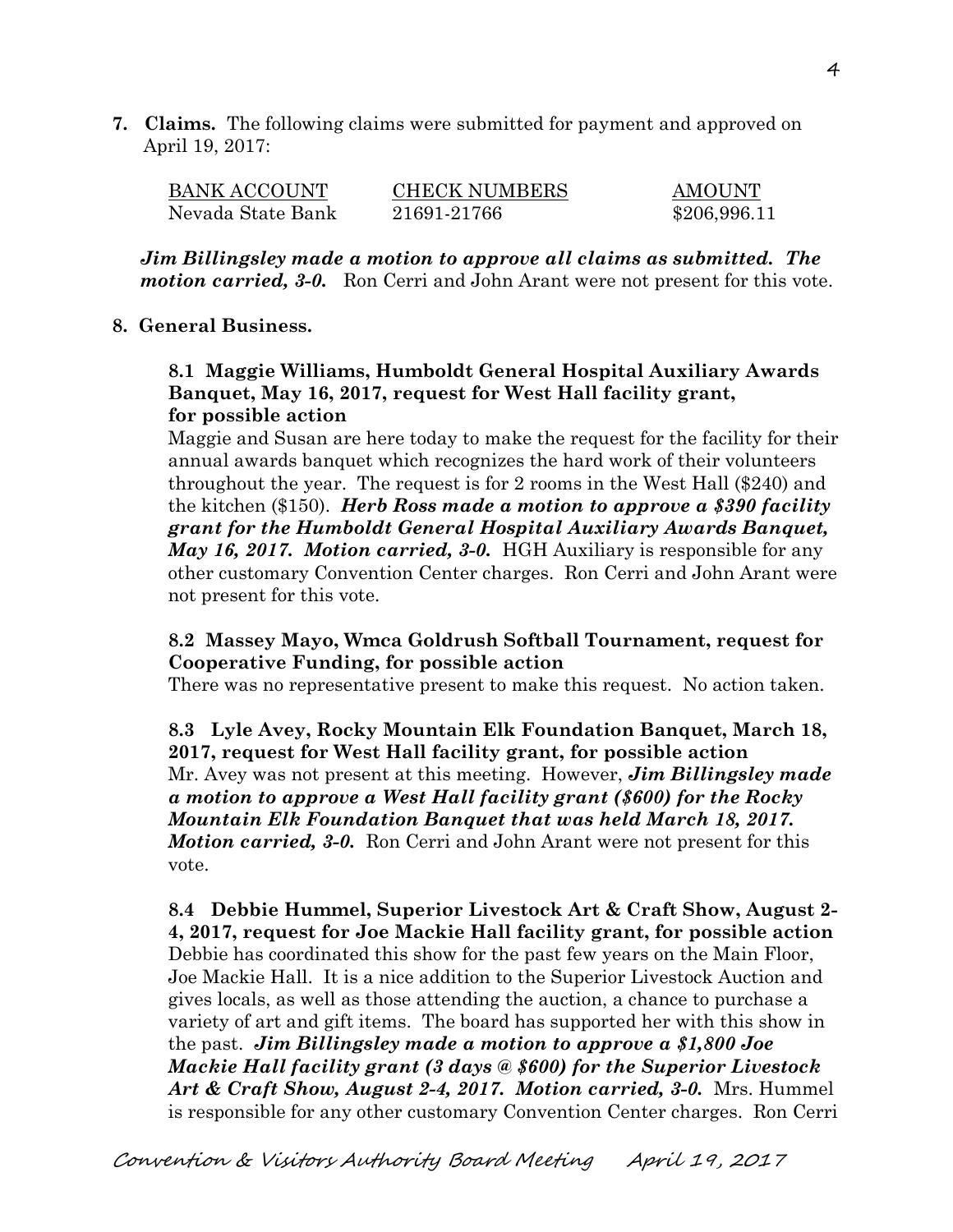and John Arant were not present for this vote. Debbie asked if the plastic banquet tables that are used outside and stacked by one of the exits could be placed somewhere besides that portion of the Joe Mackie Hall when the vendors move in. Kim explained that we really do not have any other location to leave the tables so that we can get them placed for Thursday night's bar-be-que on Nixon Lawn, but he will try to come up with a solution.

## **8.5 Joe Dendary, Wmca Golf Course, Wmca Spring & Fall Pro Ams, request for Cooperative Funding, for possible action**

This year Joey is requesting the same amount of funding but it will be used to increase the purse in two tournaments instead of three. He is confident that with additional prize money at these two Pro-Am tournaments he can attract additional pros to attend. With more pros, more amateurs will participate too. These events have proven successful as rooms are filled and participants, as well as spouses, eat out and shop locally. *Jim Billingsley made a motion to approve a \$7,500 grant to the Winnemucca Golf Course to be used as additional prize money during the Spring and Fall Pro-Am Golf Tournaments (May 22 & 23, 2017 and September 16 & 17, 2017). Motion carried, 5-0.*

## **8.6 Savannah Talbott, 2017 Mucc Town Throwdown, May 20, 2017, request for Cooperative Funding, for possible action**

Savannah could not be here today. Jill Stepper is here again to request that the facility fee at the Event Center be paid by WCVA. At last month's meeting, this board approved a \$2,500 grant for this event. It was to cover the facility fee as well as to give Savannah and Jill some additional funding to use as they needed. Since that time, there has been some confusion as to the funding amount that was approved last month. Savannah and Jill thought that this board would pay the facility fee in addition to the \$2,500 grant. Plus, they have run into some unexpected expenses to make sure that all of their equipment is properly secure at the Event Center for the competition. Board members are curious about this event and feel it could grow in the future. *Jim Billingsley made a motion to approve an \$800 grant to be paid to the Winnemucca Events Complex by WCVA to cover the facility fee (non-profit rate) for the 2017 Mucc Town Throwdown, May 20, 2017. Motion carried, 5-0.* 

## **8.7 McDermitt Rodeo Board, request for Small Community Grant funding, for possible action**

The McDermitt Community Board has approved their 2017 allocation of \$5,000 in Small Community Grant funding to be utilized by the McDermitt Rodeo Board for repairs to the rodeo grounds. Included in this request were the minutes from the McDermitt Community Board's March 20, 2017 meeting where they approved this request from the McDermitt Rodeo Board. *Terry Boyle made a motion approving the Small Community Grant*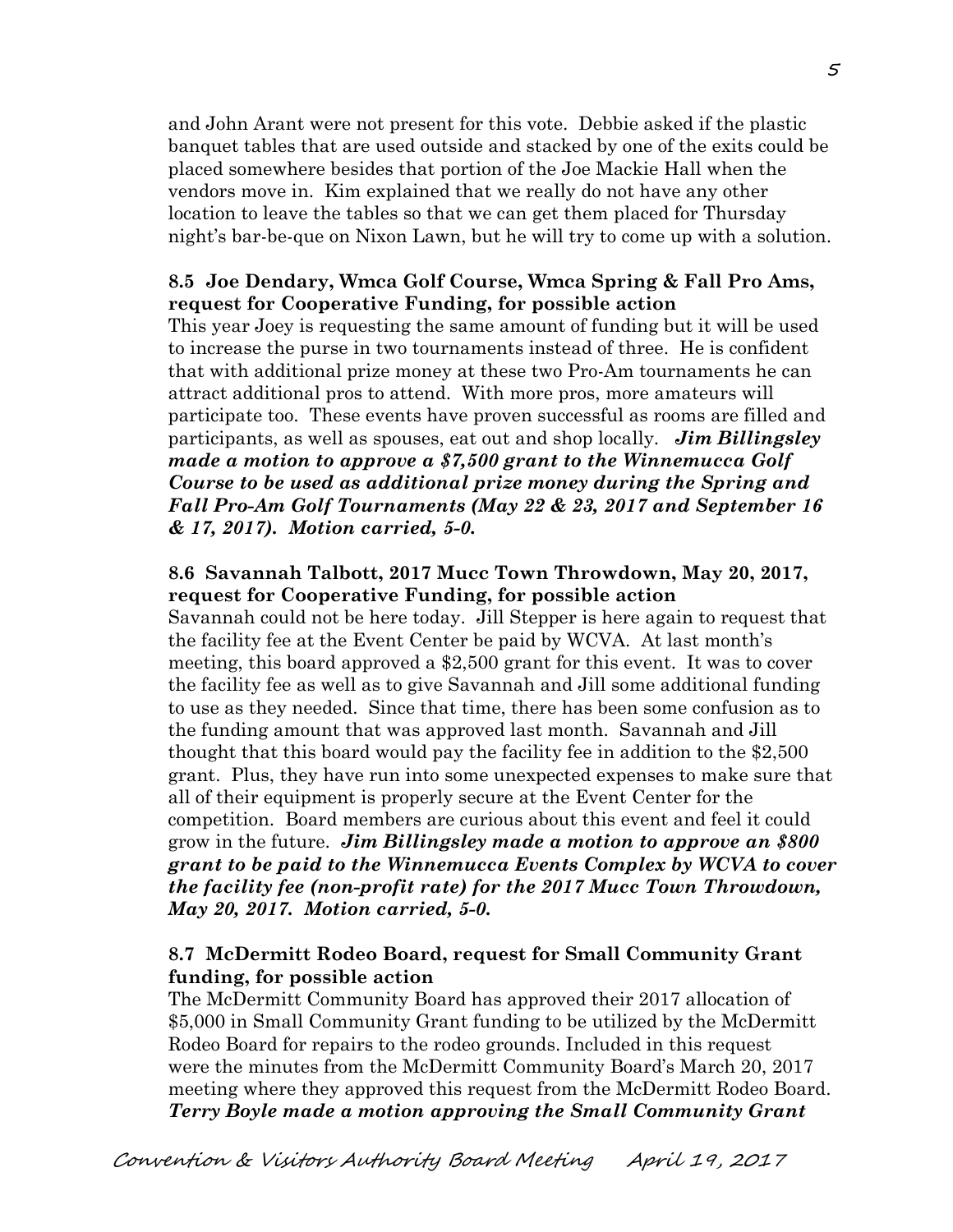### *funding request from the McDermitt Rodeo Board for \$5,000 to be used for repairs to the McDermitt Rodeo Grounds. Motion carried, 5-0.*

### **8.8 Change of May meeting date, for possible action**

In the past, this board has changed their May meeting date to the 3rd Thursday in May since that was the date they were required by state law to have their public budget hearing on. In the last Nevada legislative session this requirement was changed so that the budget hearing can be any day not earlier than the  $3<sup>rd</sup>$  Monday in May until the last day of the month. Due to this change in the statute, there is no reason to move the May meeting day. The budget hearing can take place on the regular meeting day. No action taken.

## **8.9 Accommodations tax 9-month refund requests, for possible action, Rhodes (\$648), Privett (\$660), Blakely (\$511.20)**

*Terry Boyle made a motion to approve the accommodation tax 9-month refunds for Brian Rhodes (\$648), Steve Privett (\$660), Steve Blakely (\$511.20). Motion carried, 5-0.*

### **9. Director's Report.**

#### **9.1 Financial reports on WCVA events**

The bank reconciliations for the Ranch Hand Rodeo and Tri-County Fair were included in the board packets for review.

**9.2 Winnemucca Events Complex covered arena project update, approve engineering contract and construction plan, authorize Director to act on behalf of WCVA, for discussion & possible action**  Mike Sheppard and Kent Maher are here today to be part of this discussion. The previous covered arena structure demolition went smoothly and quickly. The bid came in under our estimate. Now there are several different "packages" that have their own jobs in order for the whole project to come together. The design team of Tate Snyder Kinsey Architects will be the lead on this and have presented to this board a draft of a standard agreement for the work to be done. Also at this time, there is civil design/dirt work being completed on site. The next bid package will be to supply and erect the building. After the bid has been awarded and while the building is being manufactured, the foundation will be completed. Once the building is erected, the fire, ventilation and electrical systems will be installed. Mike and Kent believe that by following this progression, it will expedite the process and save money on the overall project. There will be decisions that need to be made throughout this process, so Mike and Kent would like Kim to have the authority to act on behalf of WCVA so that they don't have to wait for the monthly meeting to move on some of these tasks. *Herb Ross made a*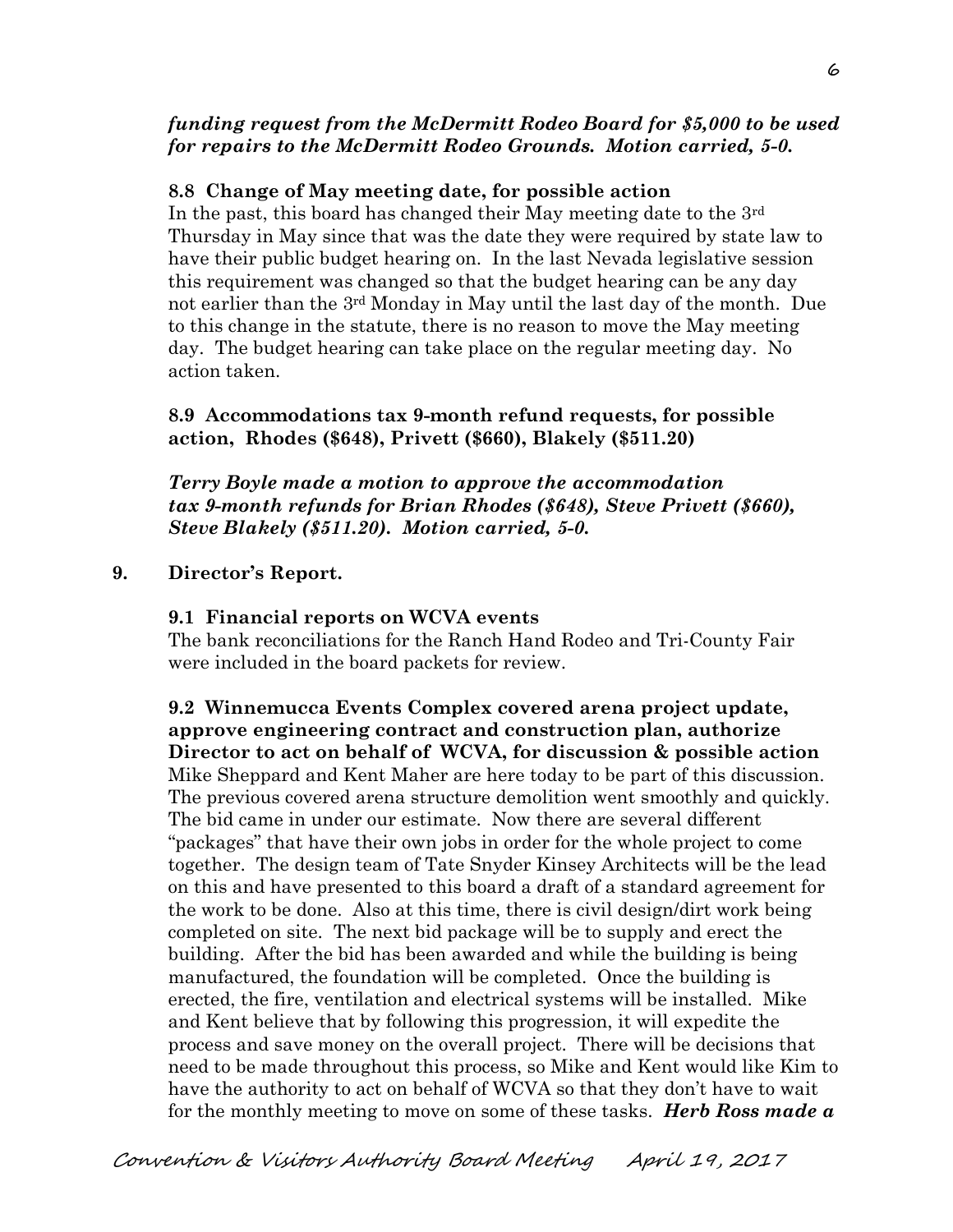### *motion authorizing Kim Petersen to act on behalf of Winnemucca Convention & Visitors Authority for decisions that need to be made to expedite the process of the new covered arena building on the Winnemucca Events Complex. Motion carried, 5-0.*

In February, this board approved Michael Clay Construction to act as clerk of the works on this project. Mike Sheppard has prepared an agreement outlining the terms of this arrangement. It has been reviewed by Bill Macdonald and signed by Chairman Boyle.

## **9.3 Update on conversion of WCVA agenda and backup materials to electronic format, for discussion**

The laptops have arrived and Kim has been trying to coordinate a time to meet with Abel to get the agenda software that the county utilizes.

### **9.4 Disposition of old Joe Mackie Hall chairs, for possible action**

The new Joe Mackie Hall chairs have arrived and the old chairs will be used this weekend at the Nevada Muleys Banquet, to be held at the new Boys and Girls Club. Members of Nevada Muleys will return the chairs to us after this event. Kim would like this board to acknowledge that these old chairs will be retained by WCVA, stored in the Joe Mackie Hall basement and then may be made available for use by area organizations if they agree to transport them to and from the Convention Center. Board members agreed to this.

### **9.5 Purchase of horseshoe pitching courts, mats, for possible action**

At last month's meeting, Kim had an informal proposal for 20 horseshoe pitching courts, mats and miscellaneous supplies along with a trailer to transport everything in for \$23,000 from a gentleman named Jerrry LaBrosse in Minnesota who builds these courts for many large tournaments. After that meeting Mr. LaBrosse decided he did not want to sell this set-up, but made another proposal to the build courts for us and assist with marking the mats with the correct foul lines, etc. The proposal was included in the board packets. The cost for 36 courts, mats and shipping is \$14,800. As a side note, Kim is planning to attend the 2017 World Horseshoe Pitching Tournament in St. George, Utah in July to learn how to set up the pits and assist with the event. Once we have these courts and the rest of the set-up, we should be in a good position to host several tournaments each year. *Jim Billingsley made a motion to approve the purchase of 36 horseshoe pitching courts and mats, along with paying for these items to be shipped here as outlined in the proposal from Mr. Jerry LaBrosse. The total cost is \$14,800. Motion carried, 5-0.*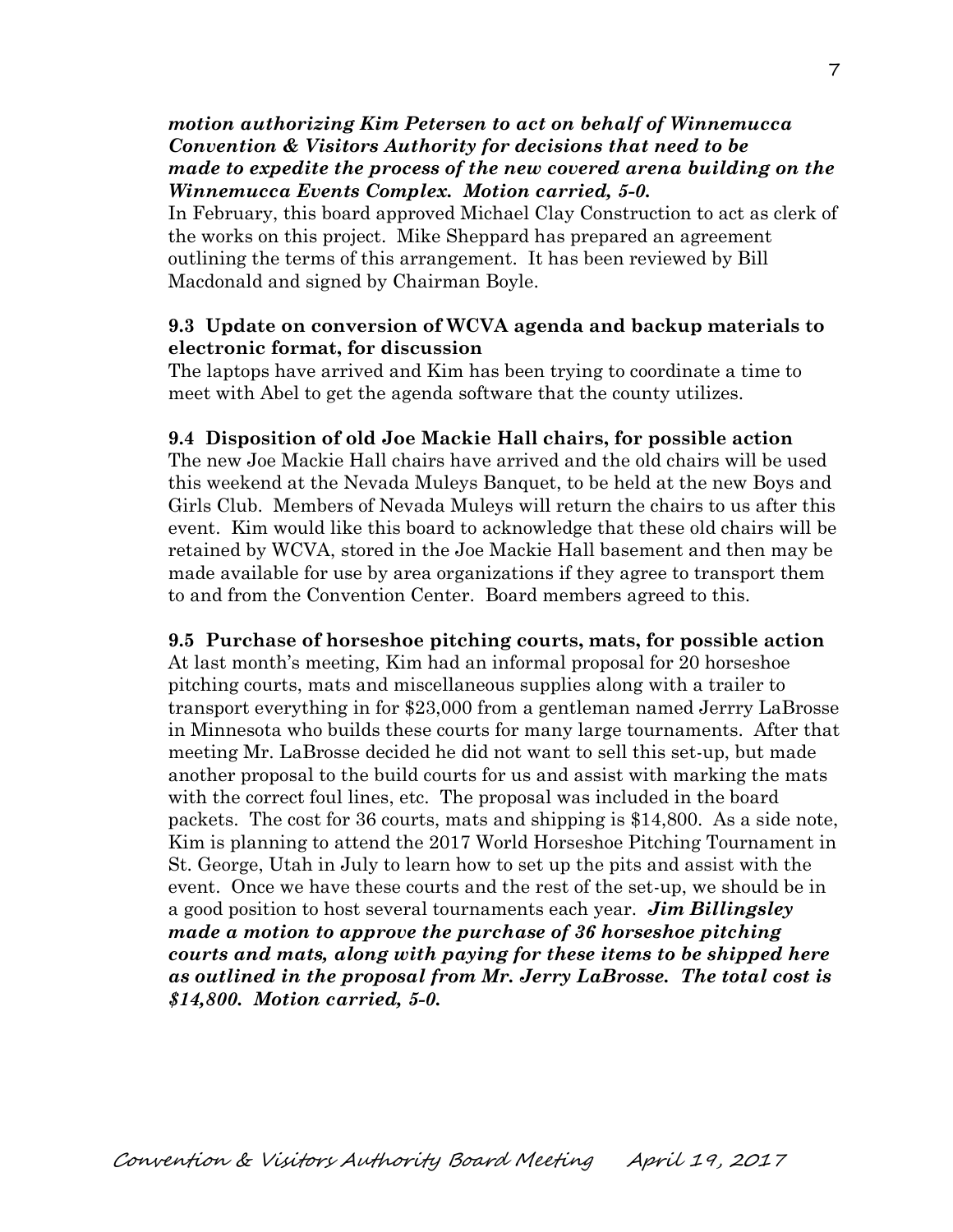### **10. Secretary and Counsel, Monthly report.**

**10.1 Review monthly report, for discussion**  Bill reviewed his report.

**10.2 Chamber of Commerce report, for discussion**  This was included in Bill's report.

### **10.3 Update on delinquencies, possible request for authorization of disclosure of confidential information of one or more licensees & possible action**

We still have five delinquencies that Bill has sent notices to. In order for this board to discuss the individuals and their delinquencies, per the Open Meeting Law, notice must be given to these individuals that they will be discussed at our next regularly scheduled meeting. *Jim Billingsley made a motion authorizing Bill Macdonald to give notice to the individuals that own/manage the Humboldt County properties with delinquent room taxes due that they and their properties will be discussed at the May 17, 2017 WCVA Board meeting. Motion carried, 5-0.* 

**10.4 Possible update on Intersection Beautification, Winnemucca Recreation project, Winnemucca Arts Center & Visitor Center, Events Complex riding arena, for discussion & possible action**  No report.

**10.5 Annual report on Tax on lodging revenues by jurisdiction, for information and discussion**  No report.

**10.6 Annual counsel's rep letter for audit purposes, for review** No report.

#### **11. Board Administrator.**

#### **11.1 March Financial Reports, for discussion**

Room taxes are steady but still down from a couple of years ago.

#### **11.2 Room tax audit report**

No report.

## **11.3 Tentative board meeting for acceptance of audit report, May 3, for possible action**

Kendall is requesting a special meeting be scheduled on May 3 so that the audit report can be presented by our auditor, Steele & Associates. After some discussion, board members agreed to meet at noon on May 3 to hear the audit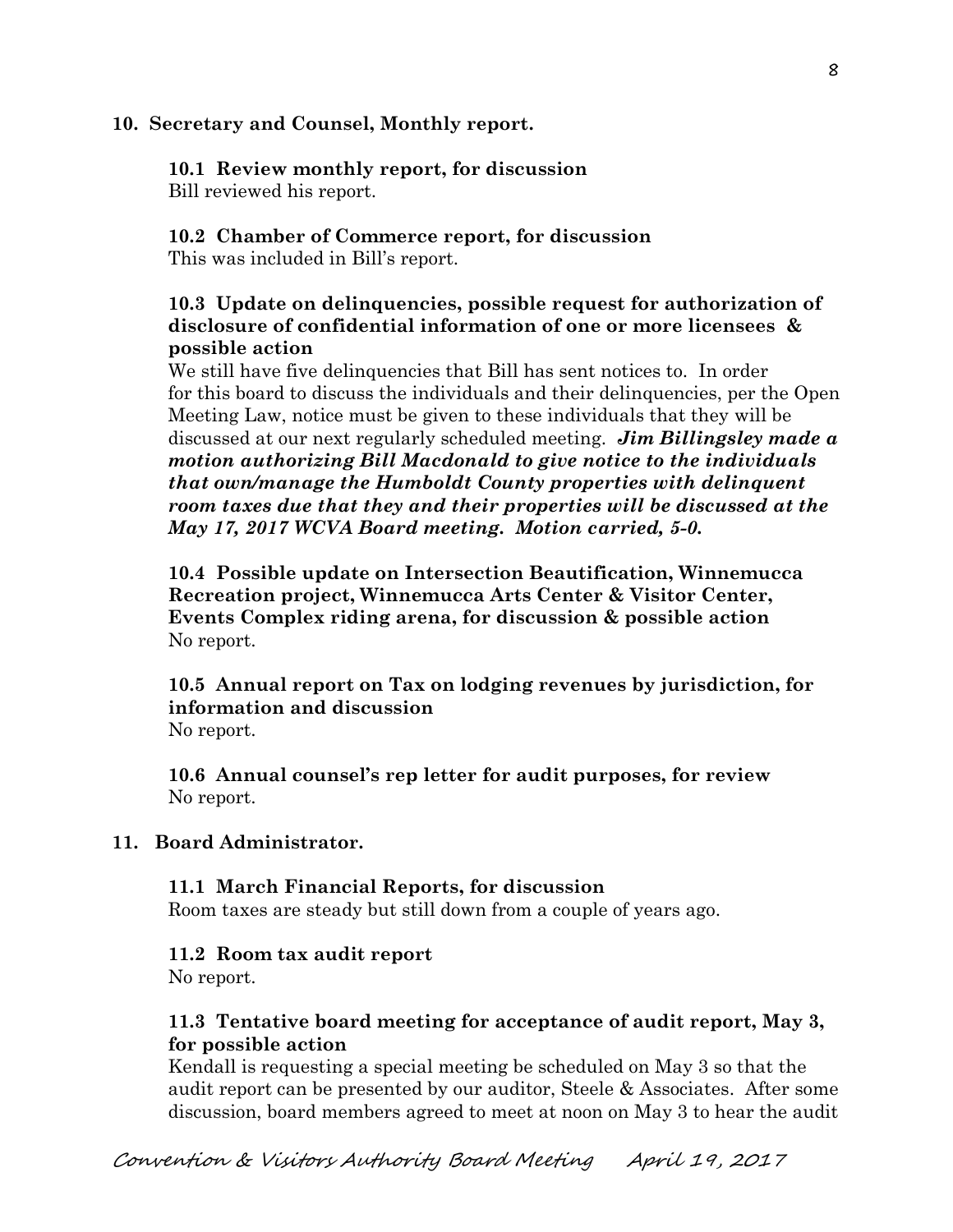presentation.

#### **12. Other Business.**

#### **12.1 Radio promotions**

Jace Edwards from Nomadic Broadcasting spoke with the WCVA board about promotional opportunities with the local radio stations. He owns two local radio stations, ROCK 94.3 FM and MIX 102.7 FM. As an introduction to the possibilities, Jace will be converting ROCK 94.3 to "Run-A-Mucca Radio" for four days during the event. There will be live broadcasts from the event as well as pre-recorded broadcasts. They will be announcing upcoming events, various event announcements as well as Public Service Announcements (if necessary). People will also be able to opt-in and receive text messages throughout the weekend. To build a data base of people who opt-in for text messages about Run-A-Mucca and other event updates throughout the year, Nomadic Broadcasting may be requesting WCVA funding to form the Winnemucca Text Club. It would be \$300/month with a one year commitment. There will be no charge for this year's "Run-A-Mucca Radio". ROCK 94.3 is looking to be recognized as the official radio station of Run-A- Mucca. Another event that may utilize these services is the Tri-County Fair. Jace would like to come back to this board and make a formal proposal.

#### **12.2 Additional advertising opportunities**

John Arant expressed an interest in including our meeting space opportunities when promoting Winnemucca. Kim will do some research on this and work to incorporate this into future ads.

#### **12.3 Mackie Hall facade**

John asked about the progress on removing and replacing the façade on Joe Mackie Hall. Kim explained that the specs are quite complex but he will make it a priority to get with Bill and hammer these out.

#### **12.4 July meeting date**

Bill notified the board that he will be out of town on our July 19 meeting date. Board members may choose to go ahead and meet that day or move the meeting date. The board will discuss this at a future meeting.

### **13. Regular Business. Next Meeting. The Board confirmed the next regular meeting date of Wednesday, May 17, 2017, 4:00 pm.**

### **14. Adjourn.** *Ron Cerri made a motion to adjourn this meeting. Motion carried, 5-0.*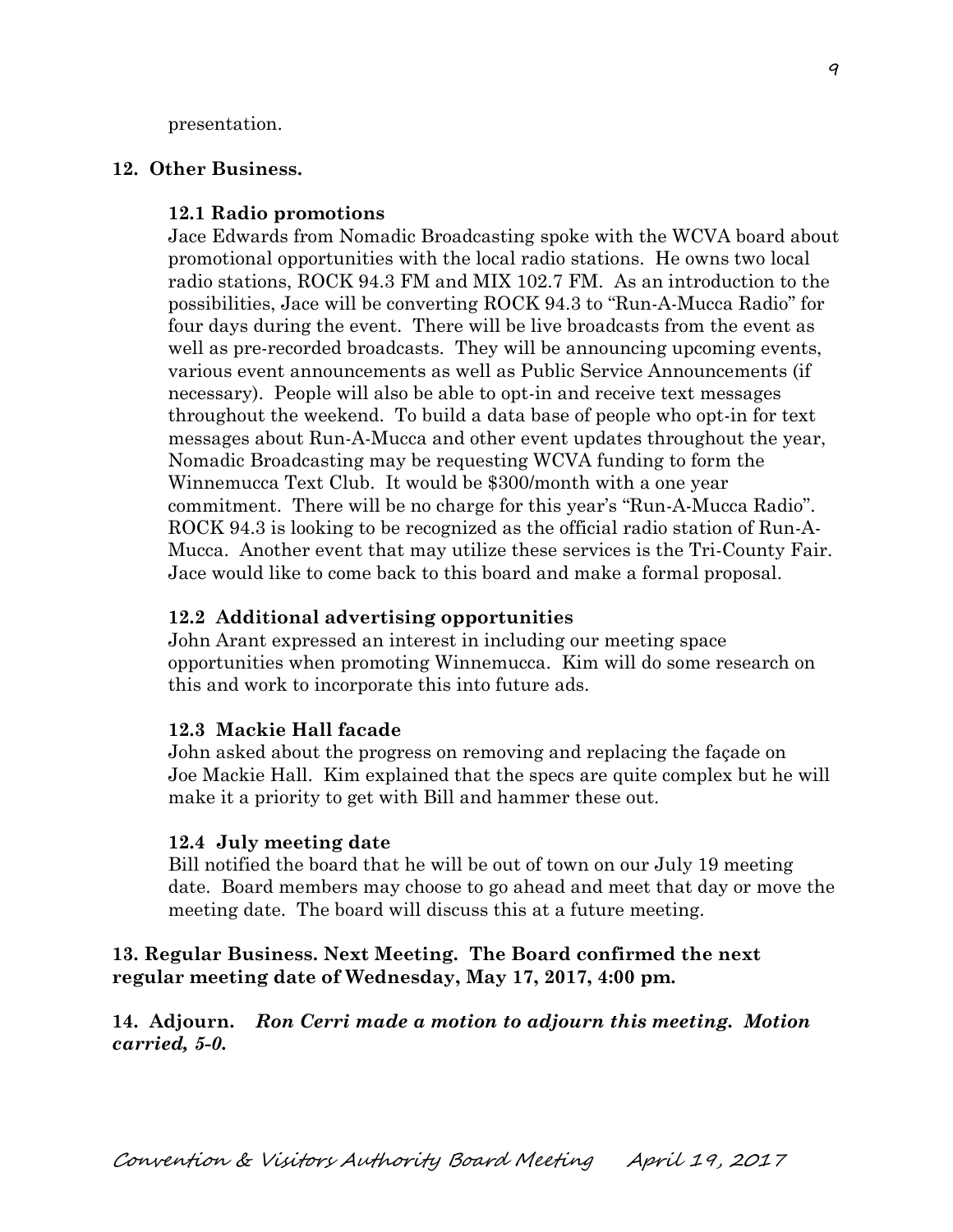The meeting was adjourned at 5:25 pm to the next regular meeting, or to the earlier call of the Chairman or to the call of any three (3) members of the Board on three (3) working days notice.

Respectfully submitted,

Shelly Noble

APPROVED ON \_\_\_\_\_\_\_\_\_\_\_\_\_\_\_\_\_\_\_\_\_\_\_\_\_\_\_\_, 2017

As written\_\_\_\_\_\_\_\_\_\_\_\_\_\_\_

As corrected

Winnemucca Convention & Visitors Authority Board

\_\_\_\_\_\_\_\_\_\_\_\_\_\_\_\_\_\_\_\_\_\_\_\_\_\_\_\_\_\_\_ \_\_\_\_\_\_\_\_\_\_\_\_\_\_\_\_\_\_\_\_\_\_\_\_\_\_\_\_\_\_\_ TERRY BOYLE HERB ROSS Chairman and Vice Chairman and Motel Representative Hotel Representative

\_\_\_\_\_\_\_\_\_\_\_ \_ \_\_\_\_\_\_\_\_\_\_\_\_\_\_\_ \_\_\_\_\_\_\_\_\_\_\_ \_\_\_\_\_\_\_\_\_\_\_\_\_\_\_\_\_\_ JIM BILLINGSLEY RON CERRI Treasurer and City Representative County Representative

\_\_\_\_\_\_\_\_\_\_\_\_\_\_\_\_\_\_\_\_\_\_\_\_\_\_\_\_\_\_\_\_\_\_

JOHN ARANT Business Representative